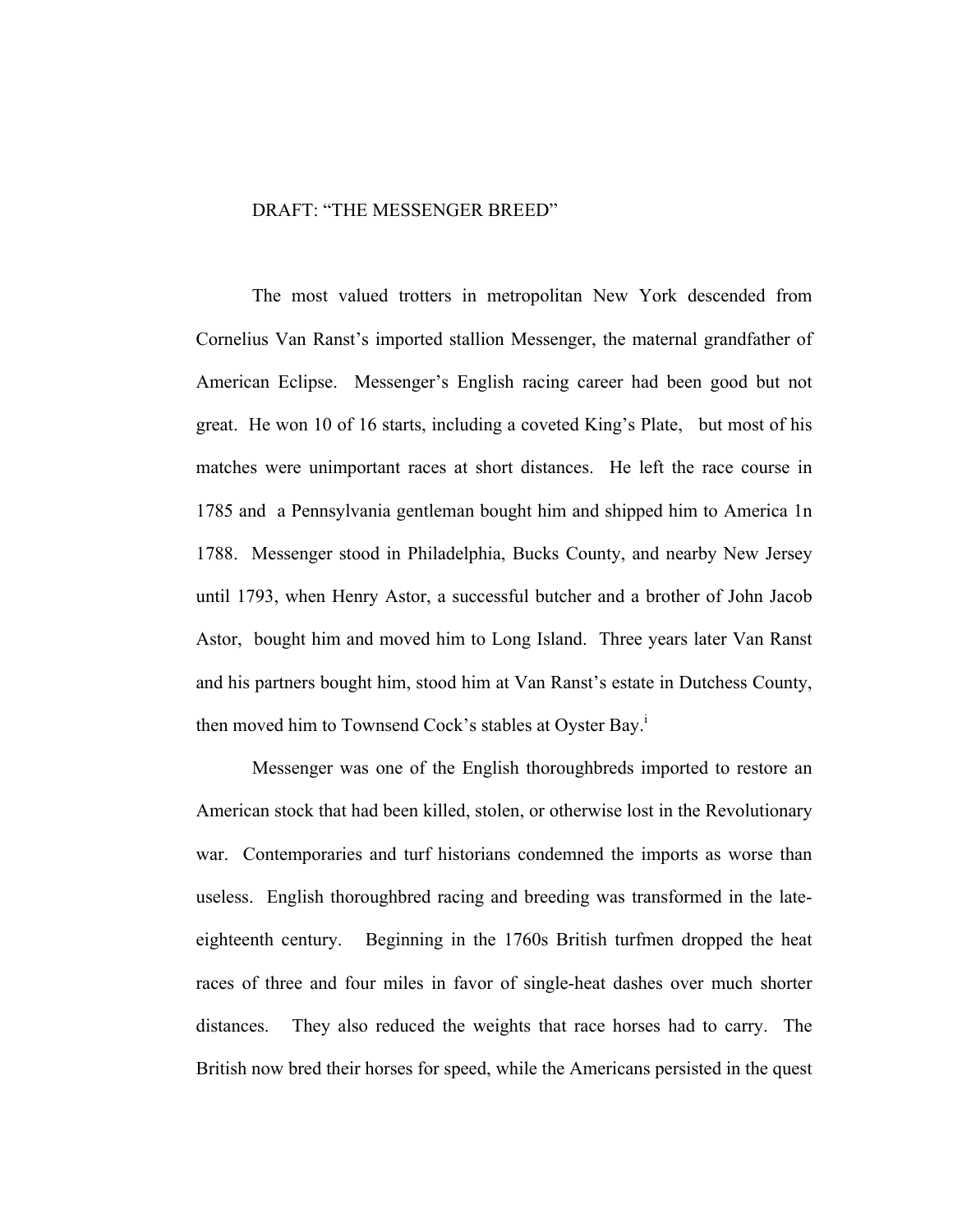for heroic combinations of speed and bottom. Few English stallions could provide that, and in any event the British tended to sell cast-offs and failed stud horses to the Americans.<sup>ii</sup>

Messenger looked like one of the mistakes. He was a dappled gray, and in old age he turned white. (Van Ranst seems to have liked that, and had him powdered once a week.) Messenger's head was course and heavy, his bones were thick, and his rubbery nostrils and the windpipe that bulged from his short neck were outlandishly large. He was not a good-looking horse, and some doubted his thoroughbred ancestry. But others noticed his high spirits and the way he became beautiful when he moved. They also noted his perfect hind quarters, and guessed that his big (but, on close inspection, perfectly formed) bones and his massive nostrils and windpipe might be signs of endurance and strength that had not been tested in the English dashes. Finally they noted, as the horsemen put it, that Messenger was "prepotent:" regardless of the mare, he passed his good qualities and bad looks on to his sons and daughters. New Yorkers with an eye for horses could recognize Messenger's great-grandchildren on sight. Messenger's progeny were big, strong, and lasting, and they trained well to the trotting gait. His sons and grandsons stood at stud in the villages of New York, western and northern New England, New Jersey, and eastern Pennsylvania, establishing a regional line that was prized and remarkably widespread. Cornelius Van Ranst boasted that Messenger's progeny "for all purposes, whether of use or pleasure, proved to be the best of any horse ever imported to America. Besides a great many excellent racers, he produced an immense number of fine animals for the road; and even to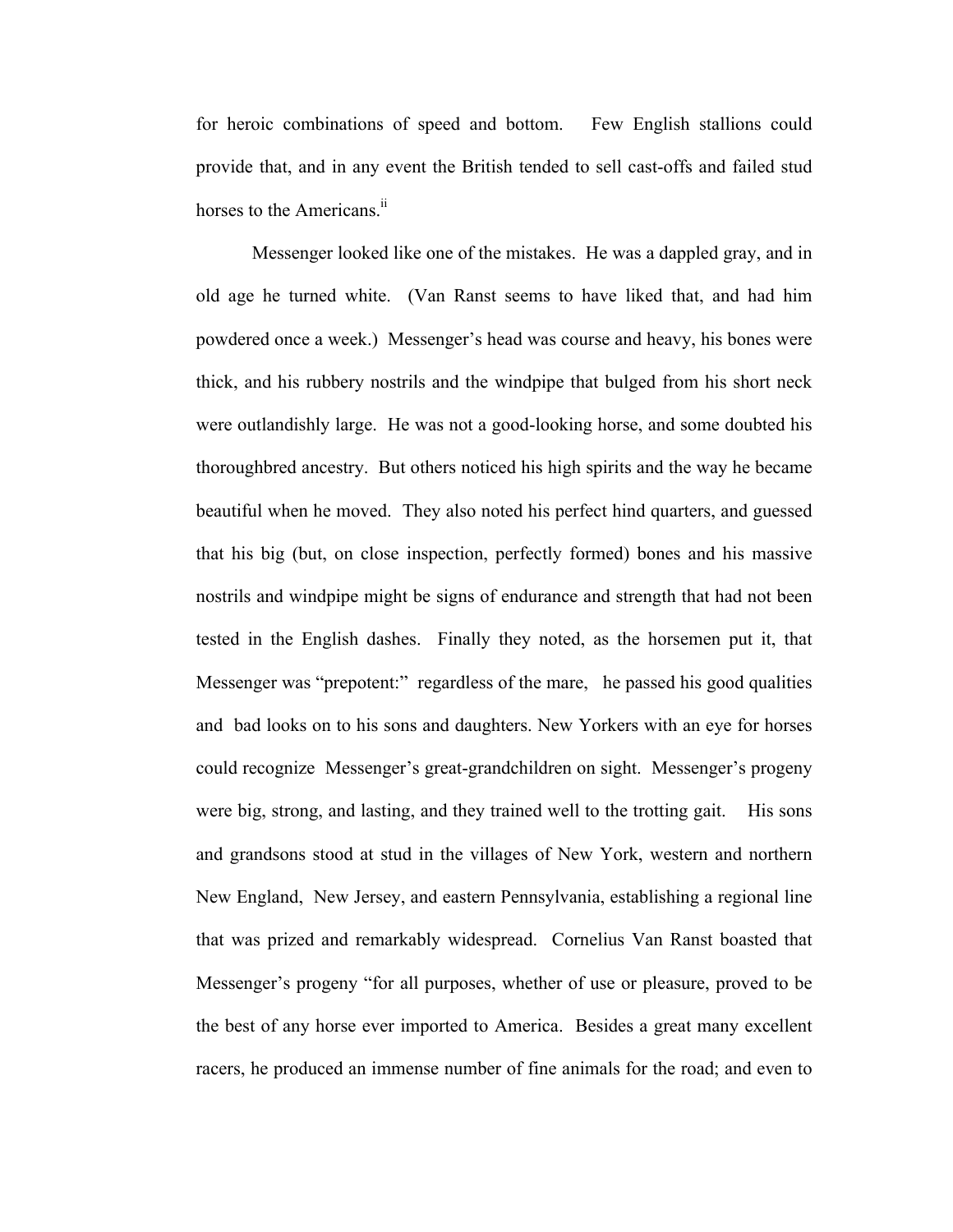this day [1831], a traveler, in this section of the union, requires no better recommendation for a horse than that he is of the 'Messenger Breed.'" iii

The "Messenger Breed" was not as well-defined as the term might imply. Messenger's pedigree was always in doubt. No one could name his English breeder with certainty, and there were persistent rumors about the purity of his mother's blood. Yet, despite the scarcity of thoroughbred mares in the North, he sired good race horses. His son Potowmac was the best Long Island horse of the early-nineteenth century. Another son, Bright Phoebus, made a small legend of himself when he beat the great Sir Archy for the Washington Jockey Club purse in 1808. His daughter Miller's Damsel raced successfully for many years, then outdid herself as a brood mare. She is officially credited with five foals, including American Eclipse. Each of her children became a winning racehorse, a batting average that most breeders would think impossible.<sup>iv</sup>

Messenger's long-term reputation, however, rested on his legions of road horses. Messenger's handlers were in the business of breeding and selling horses, and most of his liaisons were with mares whose pedigrees were unknowable, but whose conformation and temperament promised good working horses. Such mares were brought not only to Messenger but to his descendants--American Eclipse among them. New York horsemen soon noted that Messenger horses outperformed all others. Messenger spent the 1801 breeding season, for instance, in Goshen, New York. Over the next few years locals noticed that his progeny walked with a long, swinging step and trotted naturally with "an open, raking stride….Even those from common mares could pull the plow all week, and then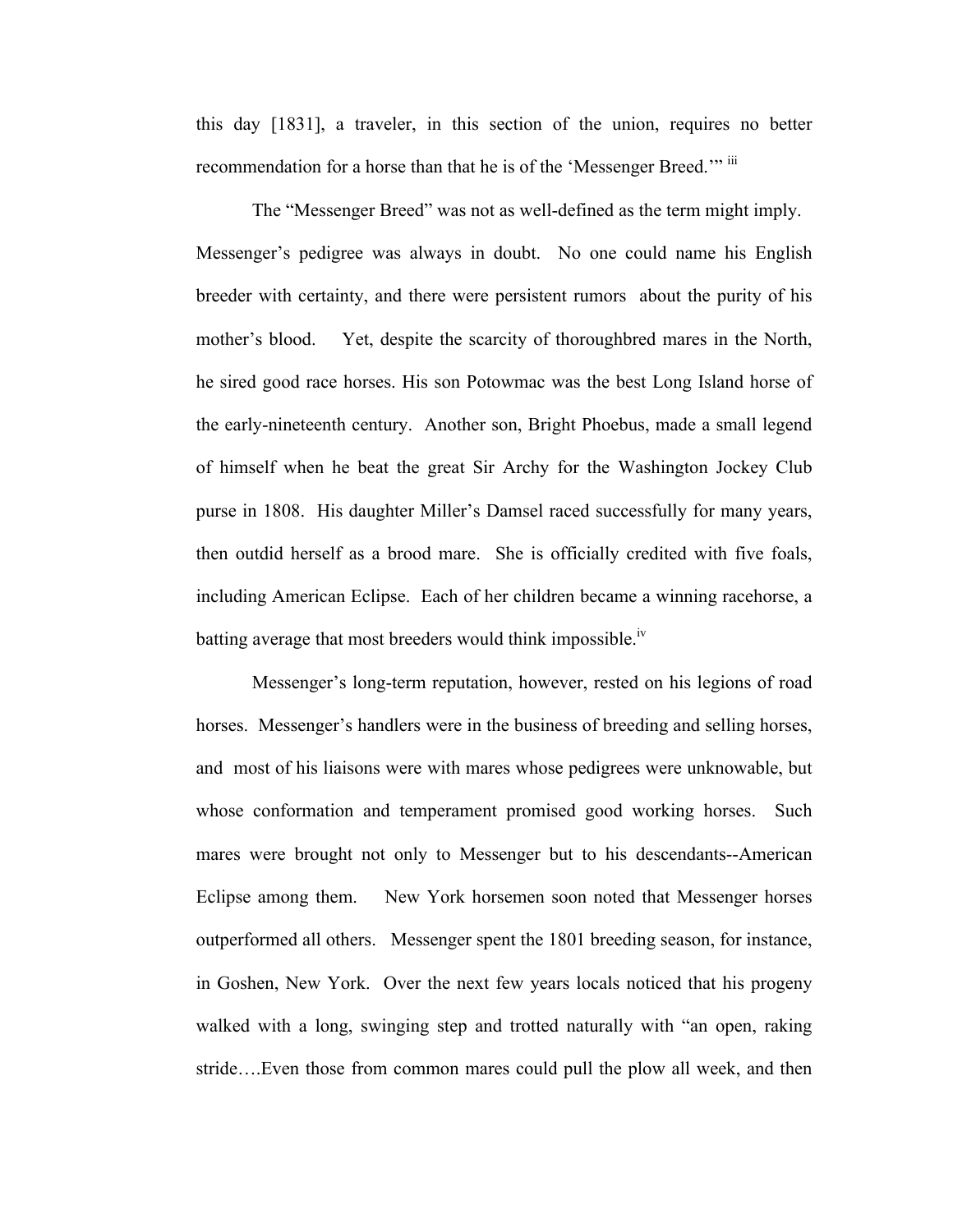on Saturday out-race all other horses in the county." Similar discoveries were made in other towns .As the roads improved and consumers learned to demand Messenger horses, breeders and farmers rushed to find his male and female descendants and to mate them with each other. By 1820 intensive inbreeding had created Van Ranst's "Messenger Breed," an immense herd of fast, strong, durable harness horses, the best of whom out-raced the fastest trotters in the world. By 1823, when American Eclipse carried it against Virginia's best, the Messenger breed was a respected and widely known brand name.<sup>v</sup>

Messenger horses participated in the everyday lives and fondest aspirations of New Yorkers, Recognizable on city streets and country roads, they were emblems of progress, efficiency, and prosperity. They were emblems of New York toughness and plainness as well. New Yorkers told stories about Messenger horses, and those that have survived tend to dwell on a few points. First, even the most famous of Messenger's progeny were often of doubtful ancestry. The trotting champion Paul Pry was touted a son of Messenger, though he was foaled years after Messenger's death. (A friendly expert guessed that Paul Pry was "either by one of Messenger's sons or out of one of his daughters….") Lady Suffolk—the Old Grey Mare of song and story—was a verifiable descendant of Messenger on both sides. Her owner, however, did not know that when he purchased her from a Long Island butcher. Another early trotting hero was Topgallant. "Of his earlier years," said a contemporary horseman, "but little is known, though he is generally believed to belong to the stock of the famous Old Messenger." vi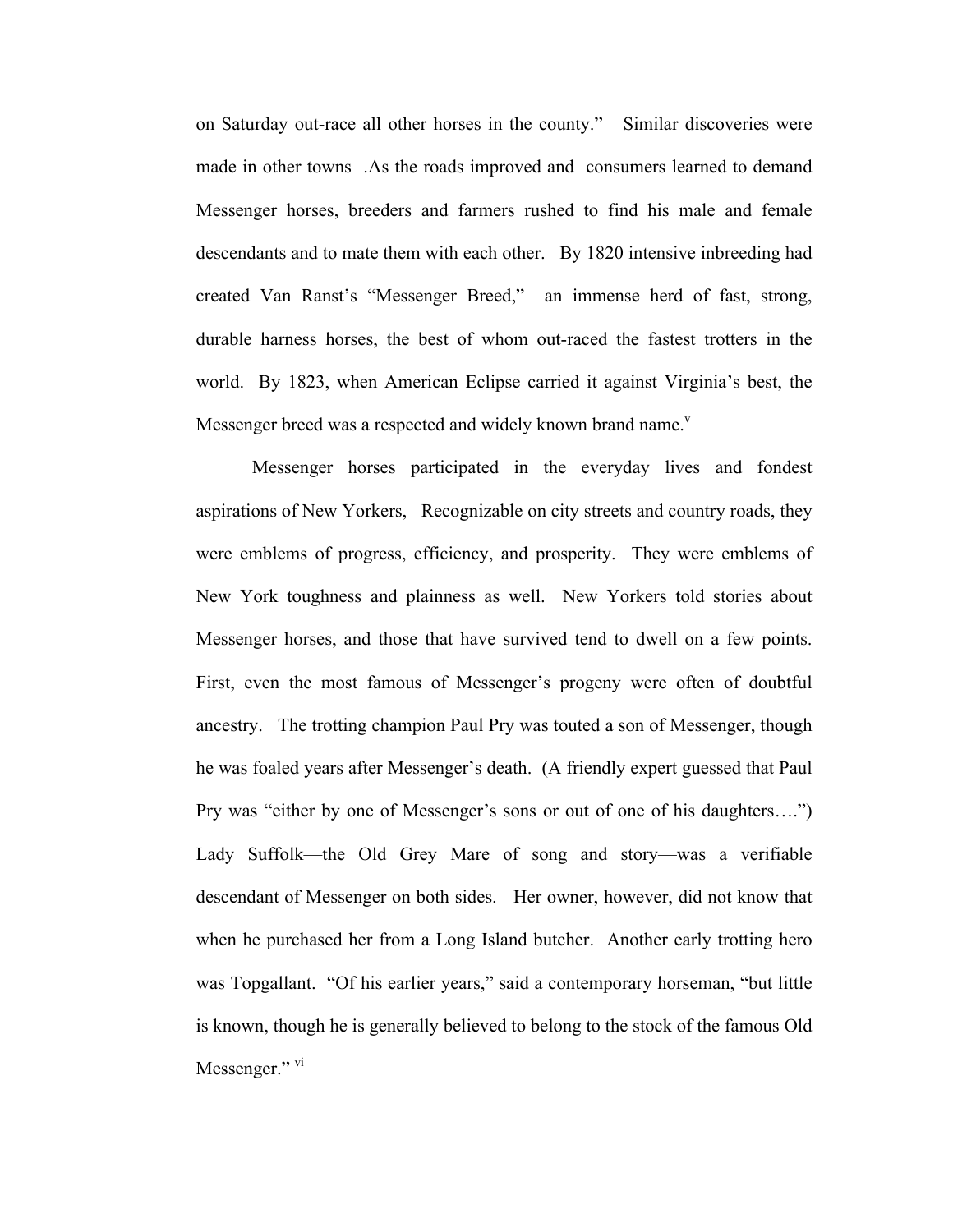Breeding records or even records of ownership were unavailable for many of the best of Messenger's reputed progeny, and recruiters for the trotting turf often found them working at menial jobs. Lady Suffolk pulled an oyster cart on Long Island. Dutchman, another champion trotter, worked in a Philadelphia brickyard. Topgallant had been a big-city hackney horse, though writers could not agree whether that had been in New York or Philadelphia. (It turns out to have been both.) New Yorkers learned that Messenger horses tended to emerge from obscure histories, and that they were workers. They also learned to judge trotting horses by their performances rather than their pedigrees. When they closed the breed of racing trotters in 186-, American horsemen declared any horse who had trotted a mile in 2:30 to be "Standardbred," regardless of pedigree. The figure is unknowable, but it is certain that most horses that made the cut were in some way descendants of Messenger.<sup>vii</sup>

Messenger horses possessed legendary strength and endurance, pulling heavy loads at speed over long distances. Kennebec Messenger, a son who lived in Maine, joined a half-mile trotting match in sleighs with neighborhood horses, and lost. His owner then challenged the neighborhood to an uphill race pulling sleds loaded with with six men. He won easily. Lady Suffolk, according to a trotting insider, "inherited in great perfection the hardy constitution, unflinching game, and enormous stamina with which her grandsire, Messenger, was so eminently gifted." In Goshen, New York, a farmer named Seeley owned a Messenger mare named Silvertail. Seeley drove cattle to New York City in 1806, and he decided to make the trip home in a hurry. Silvertail, with Seeley and a boy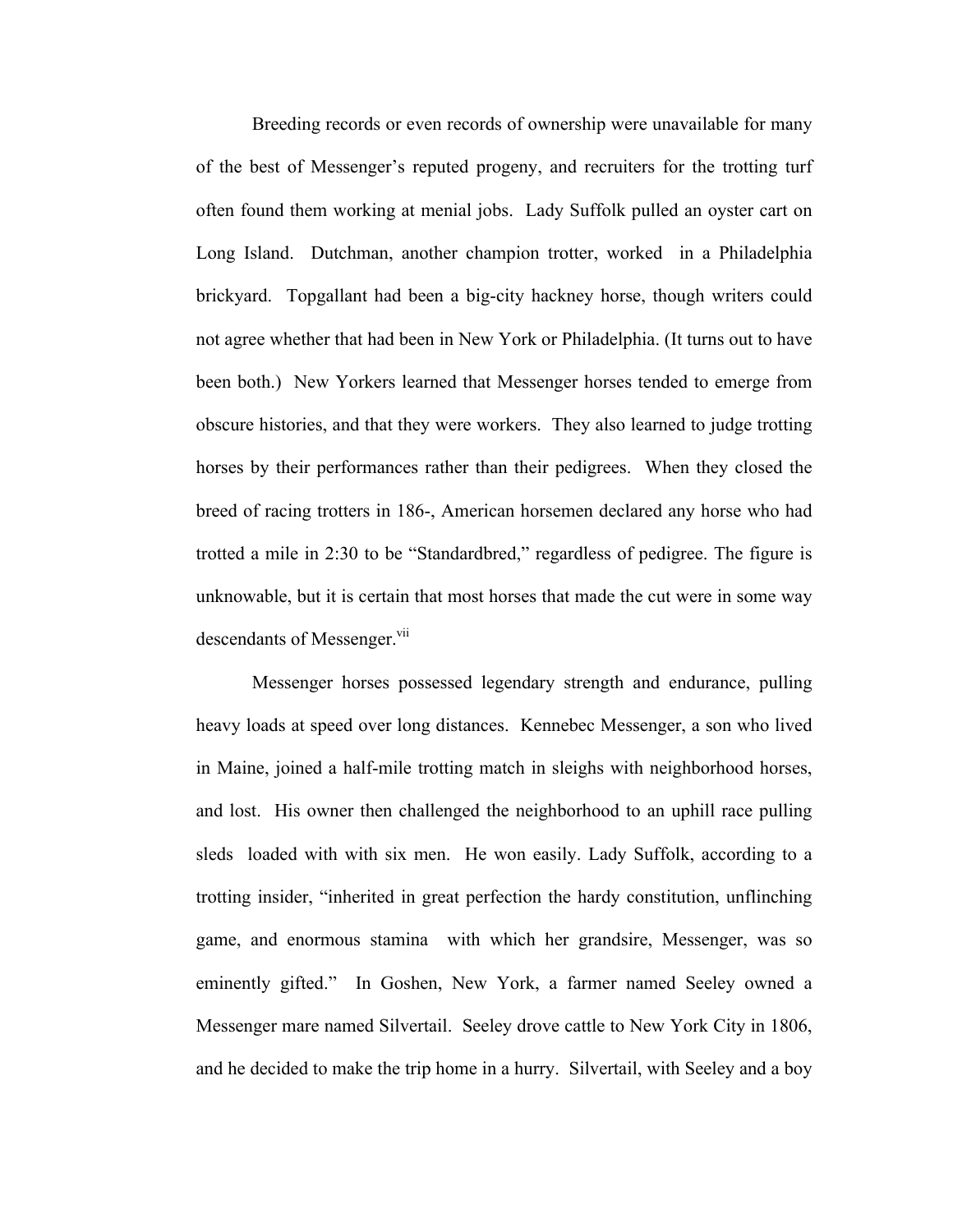on her back, traveled the 75 miles in one long day. Such feats were common. Frederick Marryat marveled that New Yorkers "think nothing of trotting [their horses] seventy or eighty miles in a day, at the speed of twelve miles an hour; I have seen the horses come in, and they did not appear to suffer from the fatigue."<sup>viii</sup>

A related characteristic of the Messengers—one that recommended them to the market in working horses--was their long working lives. Messenger horses worked into their twenties and sometimes their thirties, and they seldom suffered sickness or injury. Messenger himself serviced mares until his death at the age of twenty-eight. Lady Suffolk raced successfully for fifteen years. Topgallant ("Old Top," or simply "The Old Horse") was nearly unbeatable on the trotting turf. Known for uncommon bottom, he ran his best races after the age of twenty. His greatest showing came in 1829, when he trotted (and won) four four-mile heats, averaging less than three minutes per mile for the whole sixteen miles. At that time, Topgallant was twenty-two years old.<sup>ix</sup>

Messenger horses moved with striking efficiency, but they did not look good standing still. Messenger passed on his inelegance through many generations. John Hervey, the best of American turf historians, claimed that it took nearly 100 years to breed the coarseness out of Messenger's descendants. Mambrino, one of the best of Messenger's sons, was noted for "his course and cart-horse appearance." The great trotter Hambletonian 10 had three lines back to Messenger (i.e. Messenger was three of his four great-grandfathers), and he possessed "a remarkably course head." Frederick Marryat saw the champion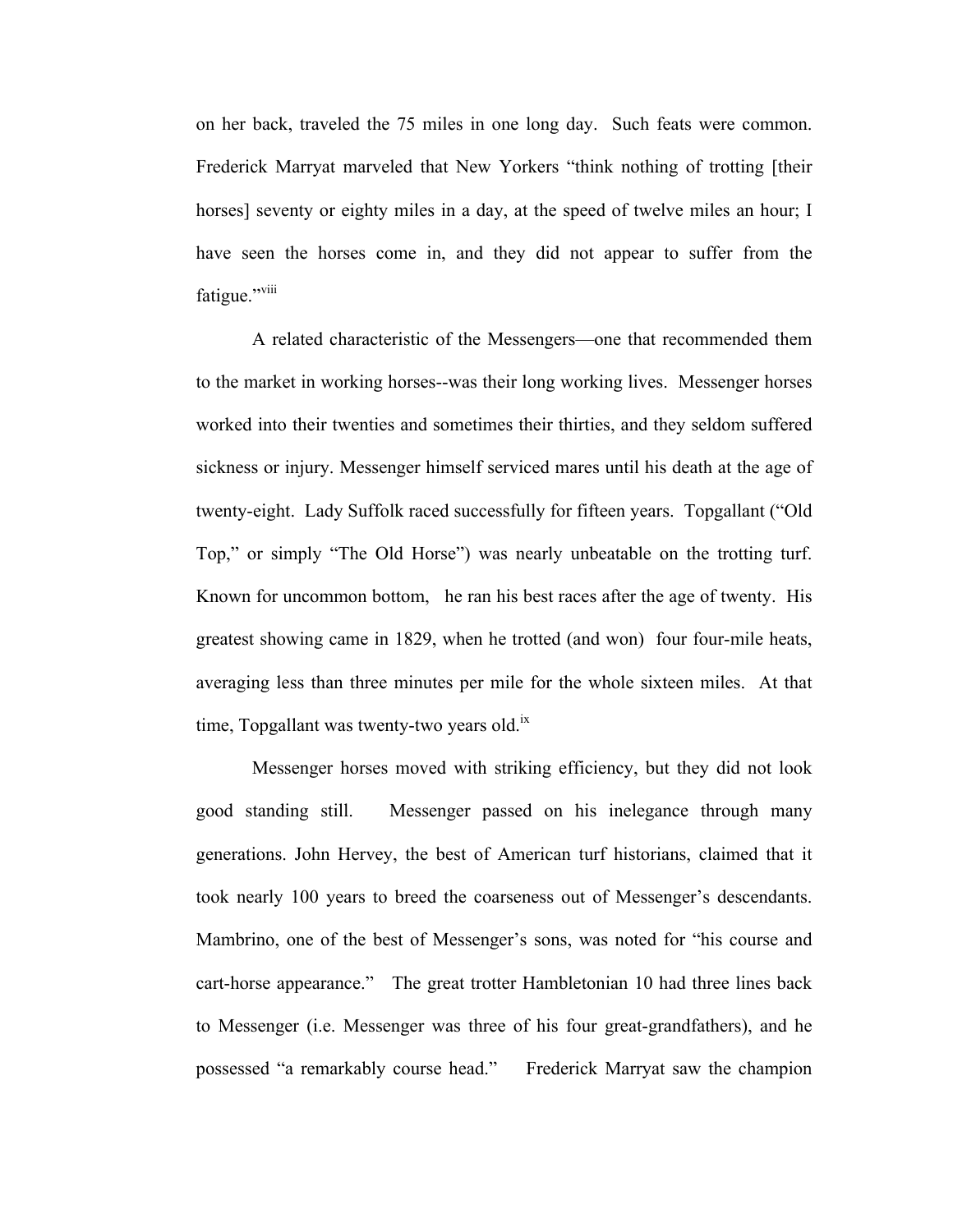trotter Paul Pry and said: "to look at, he would not fetch L10—the English omnibuses would refuse him." Similarly, the magazine writer N.P. Willis declared that Lady Suffolk "would not sell, standing still, at a country market for one hundred dollars." In 1829 an Englishman pronounced the New York trotters who competed (successfully) in England "common looking horses." But one of them, Tom Thumb, won praise from a British journalist. "At full speed," he wrote, "his action is particularly beautiful," but "his appearance, when standing still, [is] rough and uncouth." A nineteenth-century trotting turfman, noting that Messenger horses lacked the long neck, concave Arab nose, and aristocratic carriage of the thoroughbred, provided a New York response: "experience shows that for stock purposes you want a horse with masculine head and neck."<sup>x</sup>

A final characteristic: Messenger horses were spirited, and many of them were bad-tempered. The legend of Messenger's meanness began with the horse's arrival in the United States. The ship docked at Philadelphia, and grooms helped three other horses, weakened and dispirited after weeks at sea, down the gang plank. When it was Messenger's turn, he strode onto the dock and, with two grooms hanging on and fighting him all the way, trotted powerfully and unstopably through the streets of the city. In subsequent years stories had him killing half a dozen of his keepers. Messenger's grandson Abdullah (the sire of Hambletonian 10) possessed "an unconquerable will of his own, which he passed on to his offspring." Lady Suffolk's "nervous organization was very high," according to a nineteenth-century horseman, and locals in Goshen remembered that Silvertail had "the excess of spirits characteristic of the line." American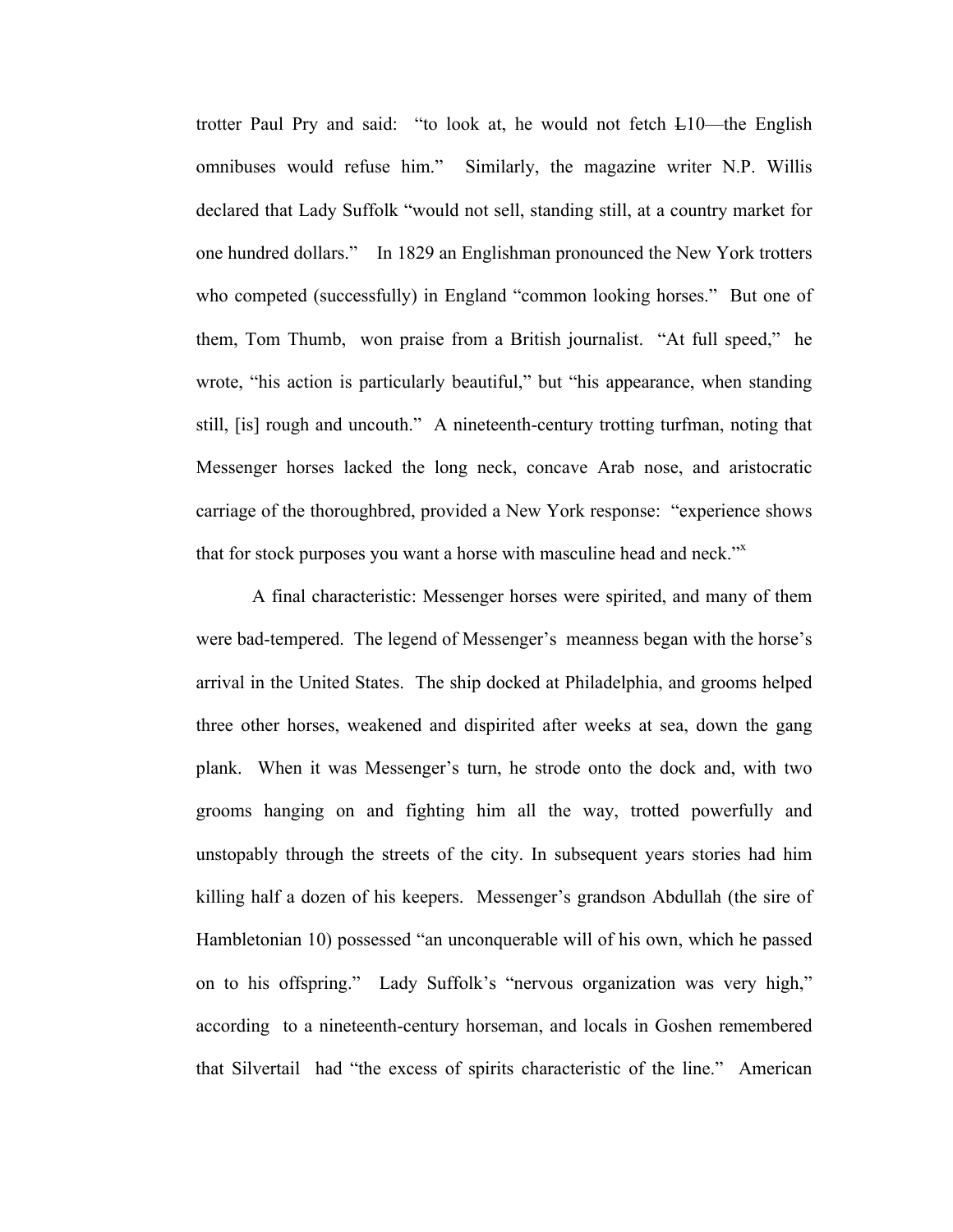Eclipse himself, recalled a man who knew him, "was as ill-natured, cross-grained, quarrelsome a beast, as ever ran." Coarse and of uncertain ancestry, carrying themselves with pride and businesslike efficiency, capable of stupendous bouts of hard work without failing, complaining, or slowing down, spirited and prone to be bad-tempered: the Messenger breed was New York's horse.<sup>xi</sup>

<sup>i</sup> John Hervey, *Messenger: The Great Progenitor* (New York, 1935), 1-14.

ii Hervey , *Racing in America*, 1:246. On English racing and breeding in these years, see Mike Huggins, *Flat Racing and British Society, 1790-1914: A Social and Economic History* (London: Frank Cass, 2000); W. Vamplew, *The Turf: A Social and Economic History of Horse Racing* (1976).

<sup>38</sup> Fullest descriptions: Hervey, *Messenger*, 53-54; Wallace, *The Horse of America*, 226-28 [Cornelius W. Van Ranst], "Some Account of the Bred Horses which have been Owned by C.W. Van Ranst," *American Turf Register* 3 (October 1831); PAGE? Gabriel Furman, The Customs, amusements, style of living, and manners of the people of the United States from the first settlement of the country to the present time [ca. 1844], Manuscripts Division, New-York Historical Society.

iv Hervey, *Messenger*, 25-38; burial: Akers, *Drivers Up*, 33.

<sup>v</sup> Stud notices for Potowmac, a winning racehorse sired by Messenger, insisted that "his stock has proved as good for the turf, saddle or harness, as any horse's ever bred in America."(*Trenton Federalist*, 23 April 1810 and 13 May 1811.) Sharts, *Cradle of the Trotter*, 23; Woodruff, *The Trotting Horse of America*, xviii; Busbey, *The Trotting and the Pacing Horse in America*, 10; Wallace, *The Horse of America*, 245.

vi Paul Pry: Woodruff, *The Trotting Horse of America*, 123-24. Lady Suffolk: Akers, *Drivers Up!*, 52 (check.) For a full discussion of these and other Messenger pedigrees, see Wallace, *The Horse of America*, 232-66.